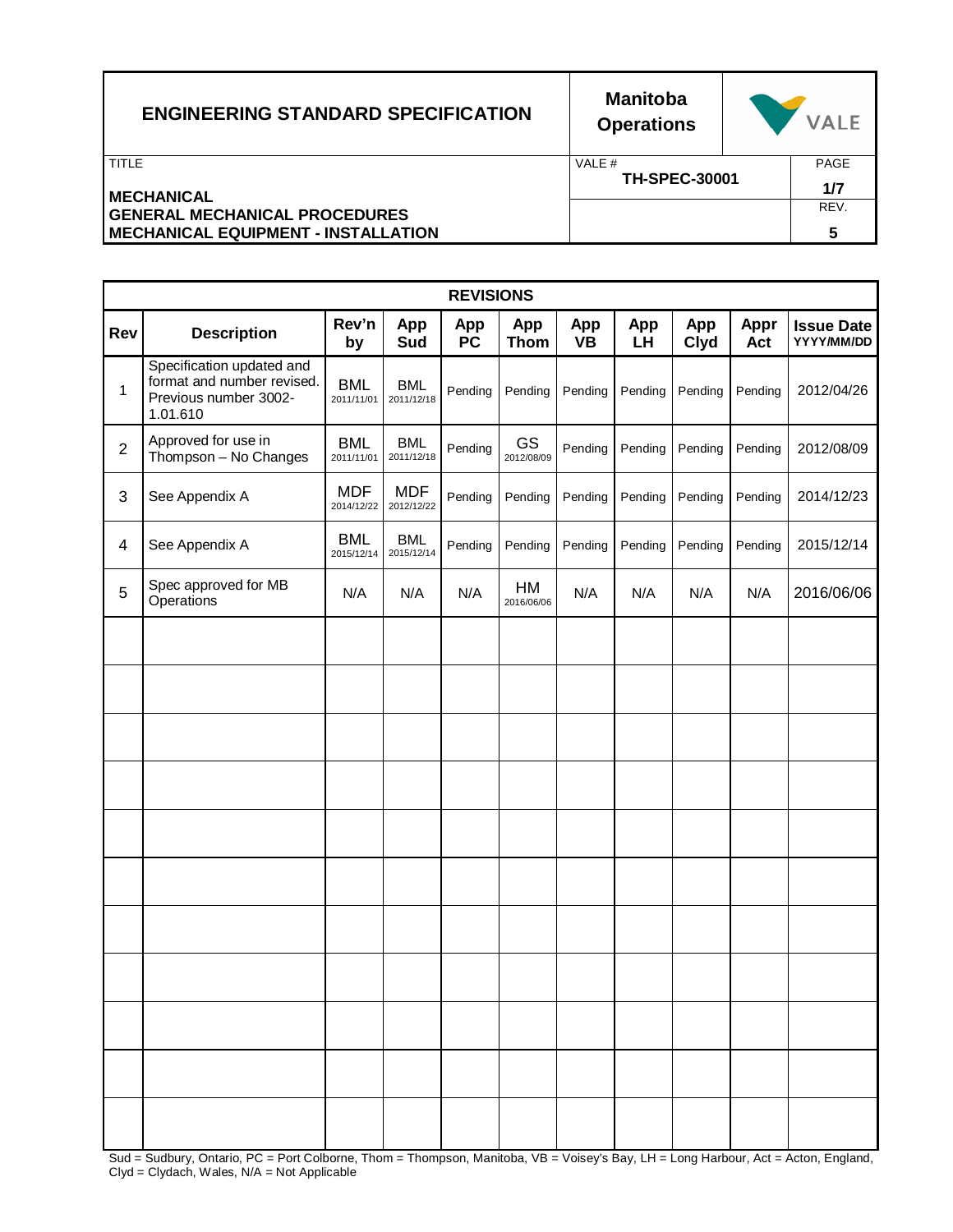| <b>ENGINEERING STANDARD SPECIFICATION</b>                                                               | <b>Manitoba</b><br><b>Operations</b> | <b>VALE</b> |
|---------------------------------------------------------------------------------------------------------|--------------------------------------|-------------|
| TITLE                                                                                                   | VALE #<br><b>TH-SPEC-30001</b>       | PAGE<br>2/7 |
| <b>MECHANICAL</b><br><b>GENERAL MECHANICAL PROCEDURES</b><br><b>MECHANICAL EQUIPMENT - INSTALLATION</b> |                                      | REV.<br>5   |

## **1.0 PURPOSE**

This specification describes the minimum requirements for mechanical equipment installation. This specification is intended to describe in general mechanical equipment installation and may be supplemented by specifications for specific equipment.

Mechanical installation includes:

- Assembly, if required and installation of all equipment either Vale-supplied or contractorsupplied
- The unloading and storage of equipment
- Moving equipment from storage to required location
- Crane, rigging, temporary supports and protective materials and devices
- Lubrication, testing and cleaning materials and devices
- Bringing the equipment up to acceptance by Vale

"Equipment" in this specification means: all process mechanical equipment including rotating and reciprocating machinery, apparatuses, vessels, tanks, chutes, launders, hoppers, conveyors, and also includes drives, guards, piping, ducting, mounting devices and the like forming part of the equipment.

#### **2.0 APPLICATION**

Engineering design and specifications only approved for use with Vale Canada Limited, Thompson Operations or its successor or assignee. Any use a third party makes of this document or drawing, or any reliance on or decisions to be made based on it, beyond its use for Vale Canada Limited purposes are the responsibility of such third parties. Vale Canada Limited accepts no responsibility for damages, if any, suffered by any third party as a result of decisions made or actions based on this document or drawing beyond those specified herein.

This specification, applies at any Vale locations indicated with approval on the cover page, with the following exceptions:

### 2.1 **EXCEPTIONS**

None.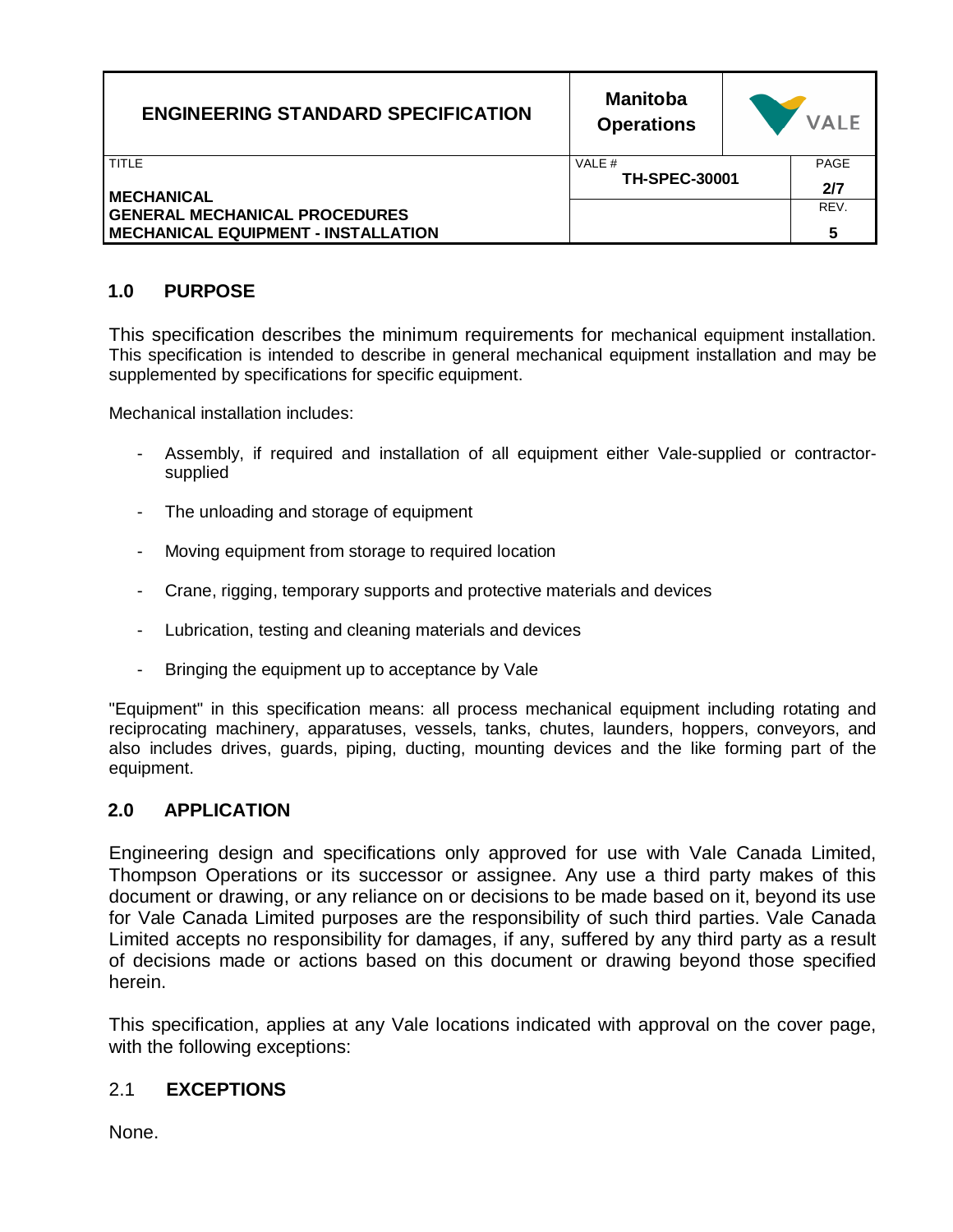| <b>ENGINEERING STANDARD SPECIFICATION</b>  | <b>Manitoba</b><br><b>Operations</b> | <b>VALE</b> |
|--------------------------------------------|--------------------------------------|-------------|
| TITLE                                      | VALE #                               | PAGE        |
| <b>MECHANICAL</b>                          | <b>TH-SPEC-30001</b>                 | 3/7         |
| <b>GENERAL MECHANICAL PROCEDURES</b>       |                                      | REV.        |
| <b>MECHANICAL EQUIPMENT - INSTALLATION</b> |                                      | 5           |

# **3.0 REFERENCE DOCUMENTATION**

The following documents were used in the development of this document or have instructions and procedures applicable to it. They shall be used in their most recent revision.

| W210                 | The Workplace safety and health act Manitoba                      |
|----------------------|-------------------------------------------------------------------|
| <b>TH-SPEC-31001</b> | <b>Machinery Protection</b>                                       |
| <b>CSA Z432</b>      | Safeguarding of Machinery                                         |
| CSA W <sub>59</sub>  | <b>Welded Steel Construction</b>                                  |
| <b>CSA S16.1</b>     | Limit States Design of Steel Structures                           |
| ASTM A325            | Standard Specification for Structural Bolts, Steel, Heat Treated, |
|                      | 120/105 ksi Minimum Tensile Strength                              |
| 85-401-F-11986       | <b>Standard Fan Support</b>                                       |
| 85-401-F-11988       | Vent Fan Support Bracket Detail                                   |

#### **The following drawings form part of this specification:**

AM1.12 Auxiliary Fan Silencer Hanging – Mines engineering policy was not approved by CE.

#### **4.0 SUBMITTALS**

For contractor-supplied equipment submit 2 complete sets of vendor drawings, installation, operating and maintenance instructions (including lubrication requirements) and parts lists four weeks prior to shipment of equipment.

Retain one complete set of the vendor drawings and instructions for installation.

Upon completion of the work, submit one complete set of drawings, as well as installation, operating and maintenance instructions and parts lists for all equipment, including "as-built" revisions.

#### 4.1 STEELWORK

Conform to the requirements of CSA S16.1 for structural and miscellaneous steelwork. Conform to requirements of CSA W59 for welding. Use bolted connections for field assembly, unless directed otherwise. Notify Vale Representative prior to welding to existing structural steel. Use ASTM A325 bolts, nuts and washers unless noted otherwise.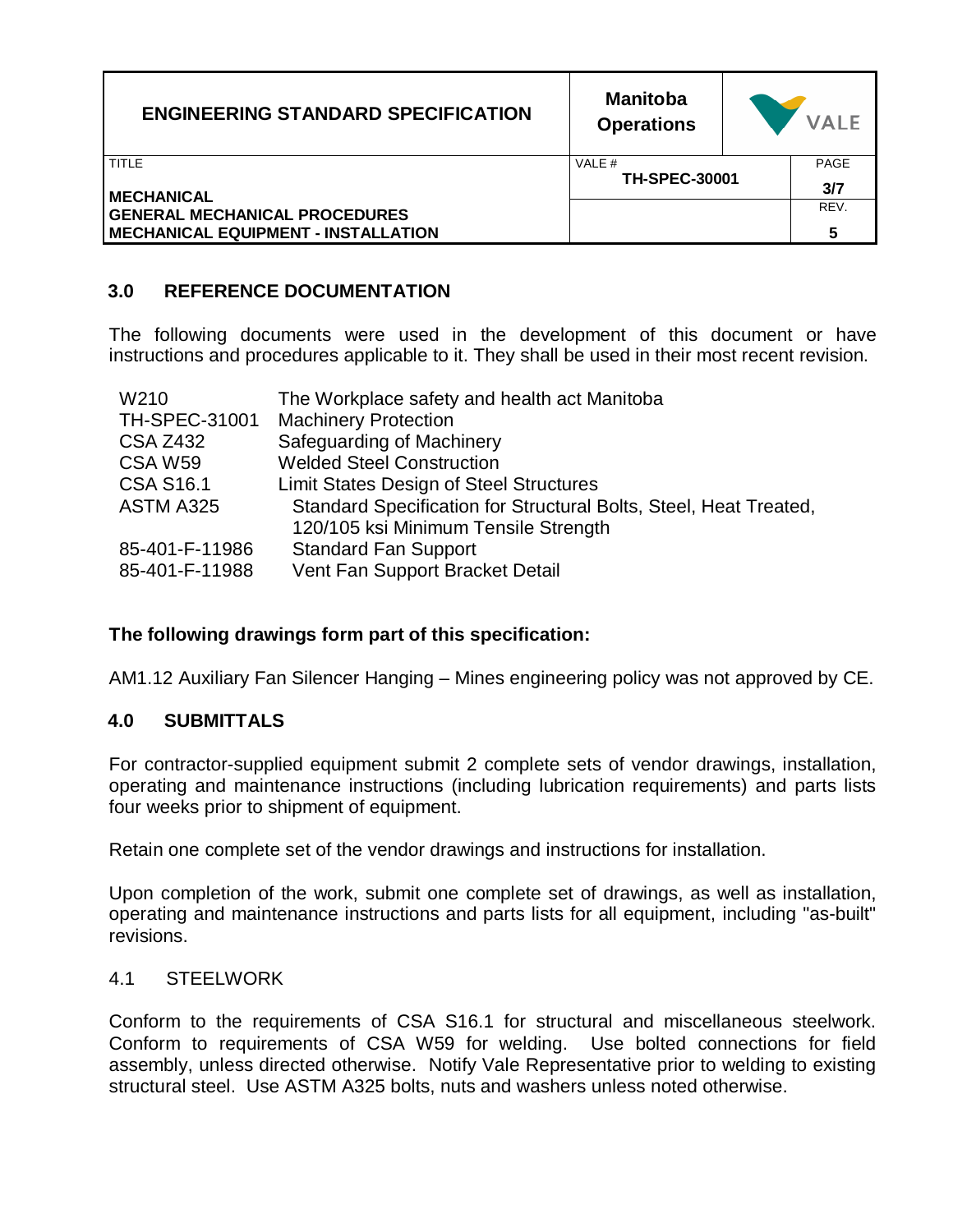| <b>ENGINEERING STANDARD SPECIFICATION</b>  | <b>Manitoba</b><br><b>Operations</b> | <b>VALE</b> |
|--------------------------------------------|--------------------------------------|-------------|
| TITLE                                      | VALE #<br><b>TH-SPEC-30001</b>       | <b>PAGE</b> |
| <b>MECHANICAL</b>                          |                                      | 4/7         |
| <b>GENERAL MECHANICAL PROCEDURES</b>       |                                      | REV.        |
| <b>MECHANICAL EQUIPMENT - INSTALLATION</b> |                                      | 5           |

## 4.2 LUBRICANTS

In accordance with manufacturer's recommendations unless otherwise directed by the Vale Representative.

### **5.0 STORAGE AND HANDLING**

Retrieve equipment from storage areas. Unload equipment from carrier vehicle and move to required location. Unless otherwise directed by Vale Representative.

### **6.0 EXAMINATION**

Prior to commencing installation, thoroughly examine other work upon which mechanical equipment installation is dependent. Report deficiencies and propose adjustments to the Vale Representative. Obtain written authorization before proceeding.

Pre-examine equipment in storage to confirm that the dimensions are in accordance with the manufacturer's drawings.

#### **7.0 PREPARATION**

Prepare surfaces and bases as required to receive mechanical equipment. Remove all grease, dirt, rust, oil and loose material from the underside of the equipment baseplates, concrete bases and steel supports.

Ensure that the surface of the base has been properly finished to receive the equipment.

Before placing equipment on steel supports ensure that contact surfaces with the equipment are properly prepared and cleaned.

#### **8.0 INSTALLATION**

For Vale supplied equipment, Vale will furnish one complete set of vendor drawings and installation, operating and maintenance instructions.

Contractor to supply all material and equipment not furnished by Vale and necessary to complete the work, unless directed otherwise.

Supply shall include but not be limited to: all miscellaneous steel, bolts, gaskets, welding equipment and materials, as well as touch-up paint and the like not specifically shown on the project drawings or supplied with the equipment, as required to complete the installation and the work.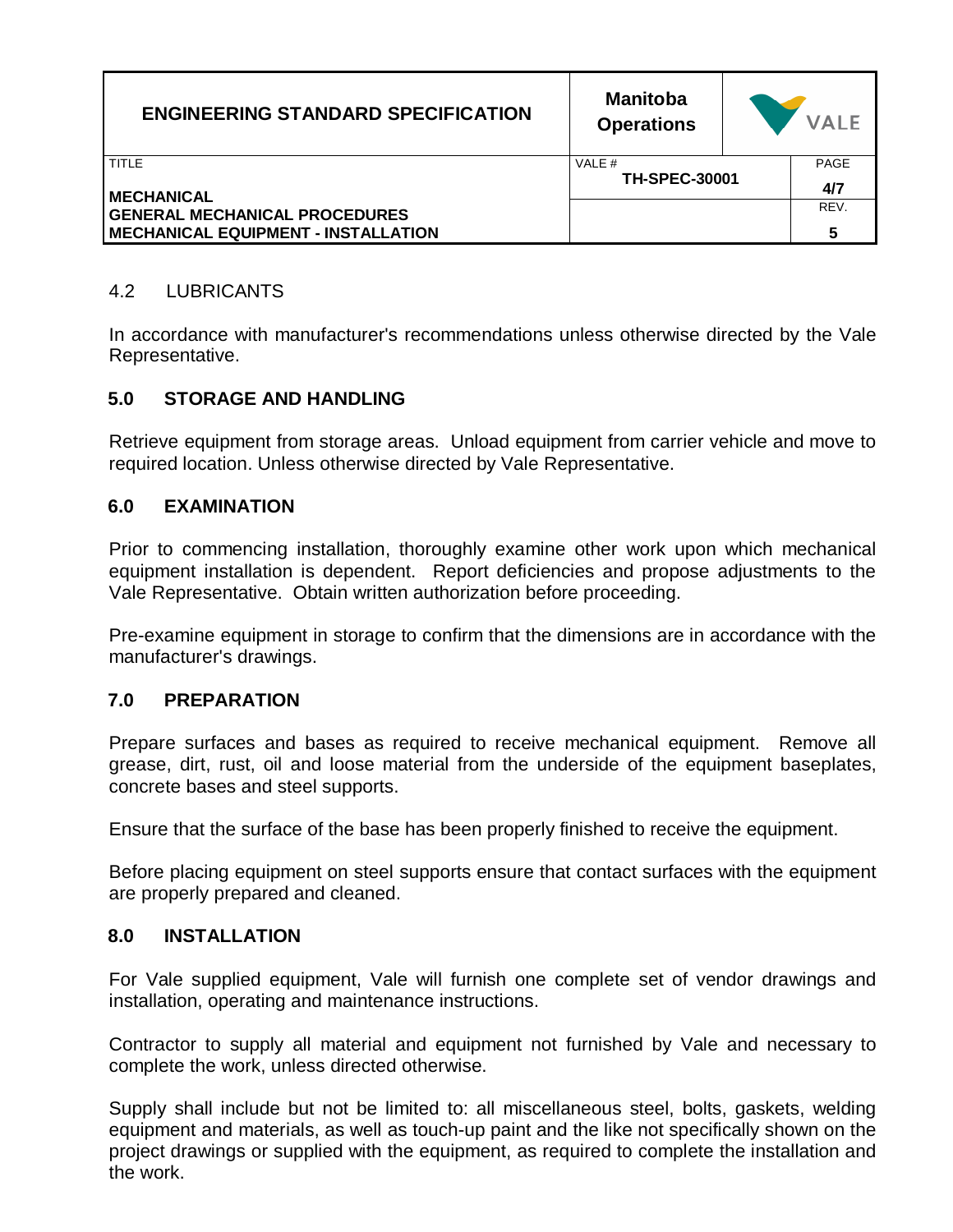| <b>ENGINEERING STANDARD SPECIFICATION</b>  | <b>Manitoba</b><br><b>Operations</b> | <b>VALE</b> |  |
|--------------------------------------------|--------------------------------------|-------------|--|
| <b>TITLE</b>                               | VALE #                               | PAGE        |  |
| <b>MECHANICAL</b>                          | <b>TH-SPEC-30001</b>                 | 5/7         |  |
| <b>GENERAL MECHANICAL PROCEDURES</b>       |                                      | REV.        |  |
| <b>MECHANICAL EQUIPMENT - INSTALLATION</b> |                                      | 5           |  |

Assemble and install equipment in proper location, position and orientation in accordance with the manufacturer's instructions and the project drawings.

Label tanks, vessels and chemical reactors with the name of the product they contain. Labels must be easily identifiable, and durable in the environment for which they will be used.

Accurately mate and assemble component parts and subassemblies.

Unless indicated otherwise, level equipment baseplates to within 0.002 inches per foot and soleplates to within 0.001 inches per foot.

Align equipment true to required lines and elevations as indicated on project drawings.

Install driver and driven equipment true and in accordance within acceptable tolerances as indicated on project drawings.

Connect piping and ductwork only after the equipment is in final position. Connect piping and ductwork so that no stress is transmitted to the equipment. Properly install and secure guards per CSA Z432 and VALE TH-SPEC-31001. Report any damaged, missing, or non-compliant guards to Vale Representative.

Protect equipment against damage and ingress of foreign matter. If equipment protection appears to have been compromised, then open for internal examination. This is to be done at the Vale Representatives' discretion. If equipment is found to have been damaged, then report to Vale Representative. Initiative is to be taken to repair, return, clean, re-assemble, etc., the damaged equipment to 'make good'. This is to be done at no additional cost to Vale.

Service and lubricate equipment in accordance with the manufacturer's instruction and make ready for operation. Ensure grease points and lubrication devices operate correctly.

Take special cleanliness precautions during hydraulic equipment installation. Properly install filters and strainers. Set drives to operate in proper direction.

Underground hanging fan installations shall be installed in accordance with standard drawings 85-401-F-11988 and 85-401-F-11986.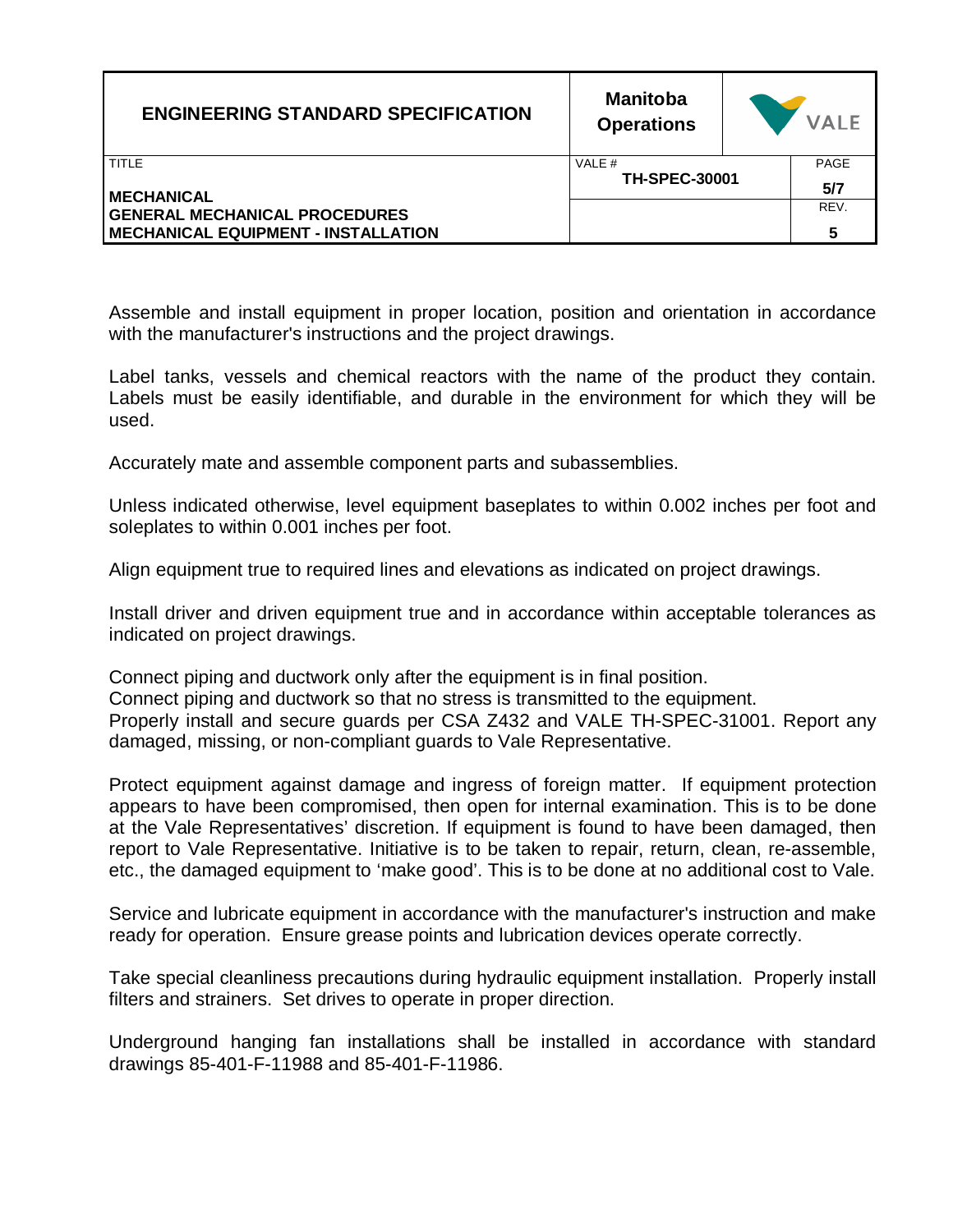| <b>ENGINEERING STANDARD SPECIFICATION</b>                                          | <b>Manitoba</b><br><b>Operations</b> | <b>VALE</b> |
|------------------------------------------------------------------------------------|--------------------------------------|-------------|
| TITLE<br><b>MECHANICAL</b>                                                         | VALE #<br><b>TH-SPEC-30001</b>       | PAGE<br>6/7 |
| <b>GENERAL MECHANICAL PROCEDURES</b><br><b>MECHANICAL EQUIPMENT - INSTALLATION</b> |                                      | REV.<br>5   |

## **9.0 INSPECTION AND TESTING**

Ensure equipment is properly installed and serviced prior to start up. Record initial alignments of shafts, couplings, bolt torques and the like. Notify the Vale Representative when equipment is ready for startup and commissioning.

Do not start equipment until instructed by the Vale Representative.

Assist and provide tools and instruments as required to commission and performance test the equipment.

### **10.0 TOUCH-UP PAINT**

Repair damaged paint. Use paint compatible with and matching the original equipment paint in color and quality. Ensure bonding surface is clean and free of debris.

#### **11.0 APPENDICES**

Appendix A: Revision and Transition Notes Appendix B: Keywords